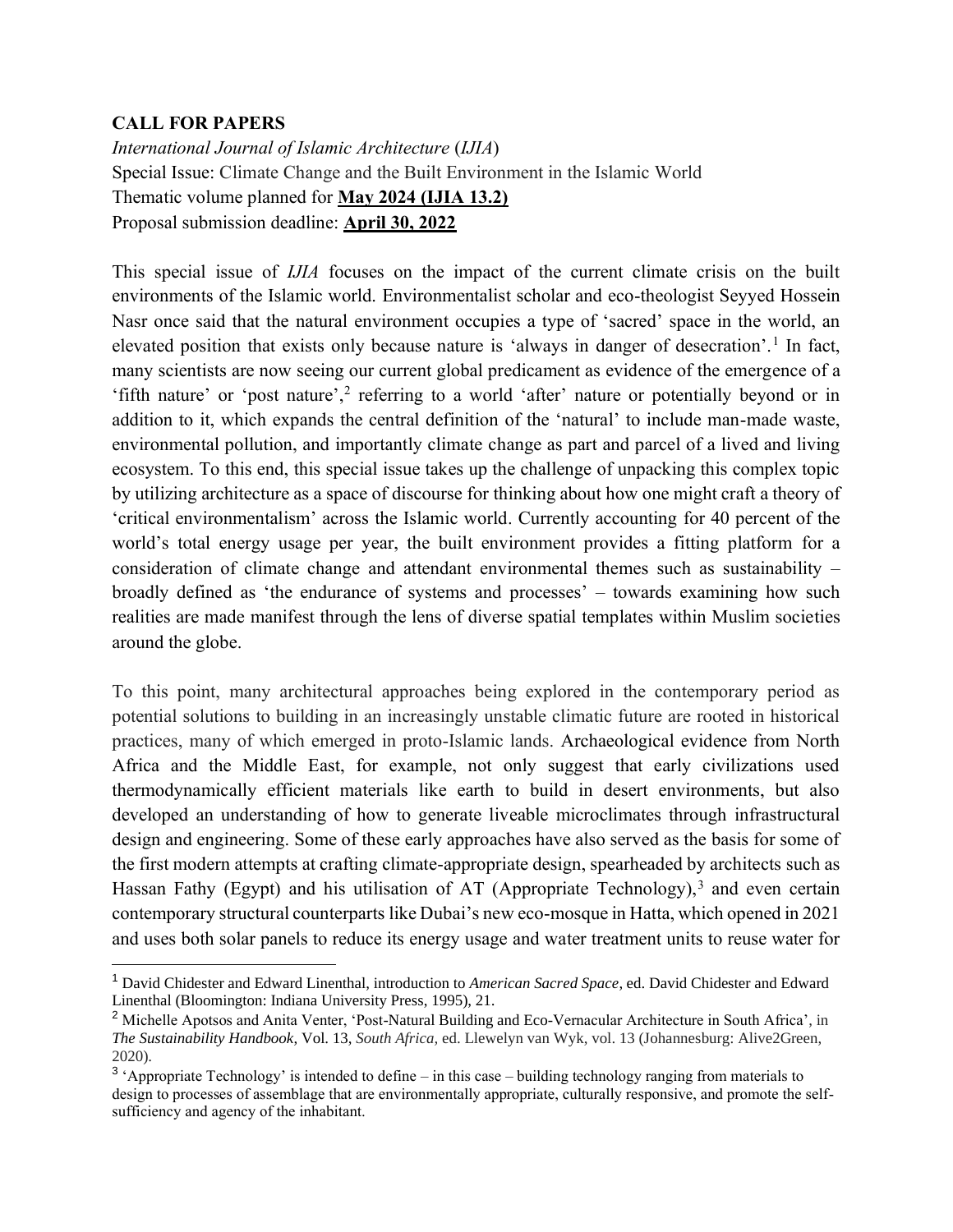irrigation and cleaning due to the lack of potable water sources in the region. Importantly as well, such building projects and approaches also gesture towards shifting conditions and modes of being in the world, realities informed by numerous different perspectives ranging from social, cultural, economic, and even religious modes of existence. In 2021, the Saudi Arabian government issued a *fatwa* on the topic of water reuse, requiring mosques in both Mecca and Medina to recycle wastewater or 'grey water' due to the limited area water sources and the extreme drain on regional water resources that events like the annual Hajj provoke. Some see this as evidence of the emergence of a 'Green Deen', or an approach to sustainability that positions environmental stewardship as a faith-based ordinance.

Contemporary considerations of the effects of climate change on built environments throughout the Islamic world also compel a reconsideration of the continuing fallacy imposed by western Enlightenment thought that the relationship between architecture and the environment is one of mutual exclusion. Although advancements in green technology, the growth of design fields oriented around biomimetic applications, and the development of sustainable building materials such as 'cradle to cradle'<sup>4</sup> products are shifting the relationship between built form and the environment in a more cooperative direction, the fact remains that architectural practice continues to position the natural environment as a separate, distinct realm to be studied and above all controlled, a largely non-collaborative system that rarely overlaps with the built environment unless forced and often actively opposes it.

To this end, this special issue encourages contributions that explore the role of architecture and the built environment in shaping the contours of current climate change and environmentalist discourse in the context of diverse socio-political, cultural, and economic spheres throughout the Islamic world. Contributions might consider past and present events, circumstances, and spaces that offer different or nonconventional interpretations of environmentalism and even the idea of 'nature' itself as a space of multiple perspectives, definitions, and concerns, as well as how communities individually encounter and define environmental concerns and incorporate natural design elements into structural responses and solutions specific to the context. Papers might additionally address how architecture as an analytical mechanism challenges established approaches and tendencies that position the built environment in opposition to environmentalist concerns by recognizing its capacity to act as a type of text composed of multiple narratives and registers of knowledge that reflects the value system and frameworks operating within a society at a particular moment with regards to the environment.

Papers should adhere to the *IJIA*'s remit, which is defined broadly as 'the historic Islamic world, encompassing the Middle East and parts of Africa and Asia, but also the more recent geographies of Islam in its global dimensions'. Further, contributors should fully exploit the self-reflexive

<sup>&</sup>lt;sup>4</sup> 'Cradle to cradle' materials are construction materials that are naturally biodegradable and can thus be reincorporated into ecological systems without human intervention.